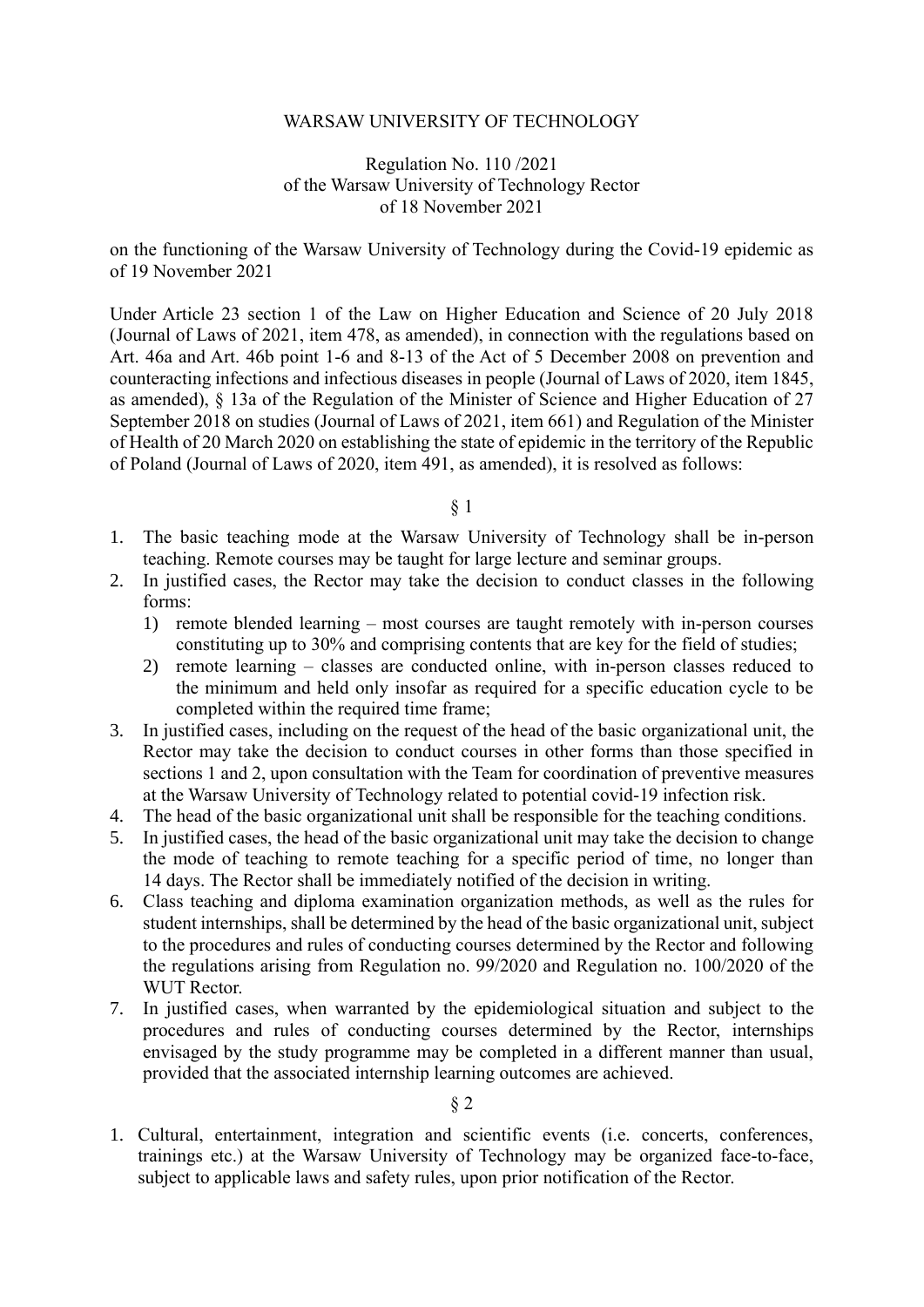2. Foreign guests on a visit to the Warsaw University of Technology shall sign a declaration following the template in Annex no. 1 hereto (in Polish) or in Annex no. 2 hereto (in English).

#### § 3

1. On University premises, in all rooms and confined spaces, everyone shall cover their mouth and nose with a mask, except for situations specified in sections 2 and 3 and in relevant legal provisions.

2. From the obligation referred to in section 1 the following shall be exempt:

1) staff members who are at their workstation in a room not visited by persons from outside;

2) staff members who are at their workstation and are separated from visitors with a barrier, except for persons who directly contact visitors when dealing with the matters;

3) persons who are eating or drinking;

4) persons who are speaking when teaching a class or giving public speeches.

3. In justified situations, the Rector may take the decision to exempt from the obligation to cover the mouth and nose with a mask other persons than those listed in section 2.

4. In order to limit the spread of COVID-19 and ensure the safety of students, doctoral students and employees, the heads of basic and university-wide organizational units who organize work or classes at the University shall:

- 1) place alcohol-based hand disinfectants in each classroom and at stands for providing services to students, doctoral students and persons from outside;
- 2) provide disinfection after each use of stationery at stands for providing services to students, doctoral students and persons from outside;
- 3) promote frequent hand washing by posting hand washing instructions in sanitary facilities and keeping sanitary facilities clean;
- 4) take, when needed, other reasonable precautions as appropriate for the classes taught or rooms used.

5. The persons who teach classes to students and doctoral students at the University shall air the rooms after each class.

### § 4

The main users of Warsaw University of Technology facilities shall:

- 1) place disinfectants along with relevant information (in Polish and English) at the entrances to buildings for them to be used by every entering and exiting person;
- 2) have university buildings, classrooms, air conditioning units, sanitary facilities and frequently touched surfaces (handrails, dinner tables, sports equipment, door and window handles, elevator buttons, teaching aids, etc.) cleaned and disinfected;
- 3) place elevator use rules at the elevator doors (in Polish and English);
- 4) create or update emergency contact lists and place them near first aid kits;
- 5) secure a suitable room for temporary isolation of people.

#### § 5

The Director of the Main Library shall lay down and publish in Polish and English the Main Library Rules, following the applicable safety rules and requirements.

#### § 6

The safety procedures for student halls of residence, the Training and Recreation Centre in Grybów, the recreation centers in Sarbinowo, Ublik, and Wilga, the WUT Kindergarten and the WUT Students' Hostel shall be established by the Chancellor pursuant to the relevant safety rules and regulations.

#### § 7

1. In individual, duly justified cases, the head of the basic or university-wide organizational unit may introduce remote work for an employee. The information of the decision with the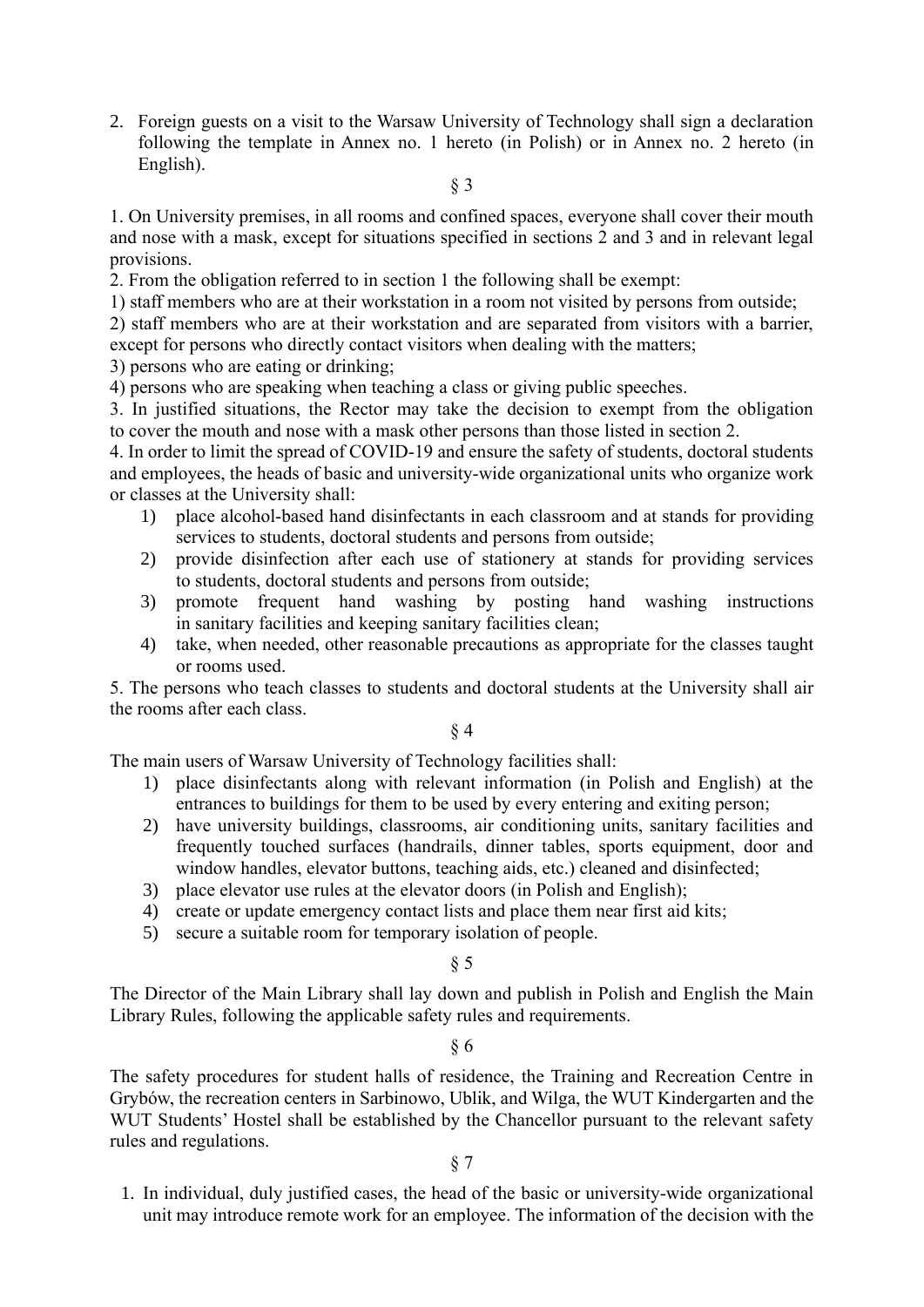substantiation, in particular the period of remote work, shall be forwarded by email to the Vice-Rector for General Affairs by the head of the basic or university-wide organizational unit.

- 2. For staff of the central administration organizational units who report to the Rector, Chancellor, or Bursar, the decision on introduction of remote work shall be taken by the Vice-Rector for General Affairs, Chancellor or Bursar, respectively, at the request of the head of a given organization unit.
- 3. For staff of the Branch in Płock, the decision on introduction of remote work for an employee shall be taken by the Vice-Rector for Branch in Płock.
- 4.Remote work means that staff members perform their regular duties outside their permanent workplace using remote work tools and remain at the disposal of the head during remote working hours, subject to the unit's work schedule. The employee shall inform the immediate supervisor of the place of performing remote work and of any change in the place of performing remote work.
- 5. Whenever requested by the immediate superior, a remote employee shall come to the workplace at the University.
- 6. Introducing remote work shall not reduce the remuneration.
- 7. Remote work is only allowed where the type of work allows it.
- 8. The heads of organizational units shall ensure the continuity of their units' work and maintain working time records in this respect.

#### § 8

- 1. When symptoms of SARS-CoV-2 infection are observed, an employee shall immediately contact a primary care physician, immediately inform about this the immediate superior, and stay at home or immediately leave the workplace and go home or to the temporary isolation room.
- 2. The information referred to in section 1 shall be communicated to the head of the organizational unit by mail or by phone, following which the doctor's recommendations shall be complied with.
- 3. The employee shall immediately inform the head of the organisational unit on the requirement to remain in home isolation or the requirement to be quarantined due to exposure to the disease caused by the SARS-CoV-2 virus, or of any change in the information.
- 4. The information referred to in section 3 shall be forwarded to the head of the organisational unit with the information on obligatory quarantine or home isolation by email or by phone and it shall also be sent by email to the address: powiadomienia@pw.edu.pl.

§ 9

- 1. When symptoms of SARS-CoV-2 infection are observed, a student or doctoral student shall immediately contact a primary care physician, immediately inform about this the relevant vice-dean for student affairs, and stay at home or immediately leave the workplace and go home or to the temporary isolation room.
- 2. The information referred to in section 1 shall be communicated to the relevant vice-dean for student affairs by mail or by phone, following which the doctor's recommendations shall be complied with.
- 3. The student or doctoral student shall immediately inform the relevant vice-dean for student affairs of the requirement to remain in home isolation or the requirement to be quarantined due to exposure to the disease caused by the SARS-CoV-2 virus, or of any change in the information.
- 4. The information referred to in section 3 shall be forwarded to the relevant vice-dean for student affairs with the information on obligatory quarantine or home isolation by email or by phone and it shall also be sent by email to the address: powiadomienia@pw.edu.pl.